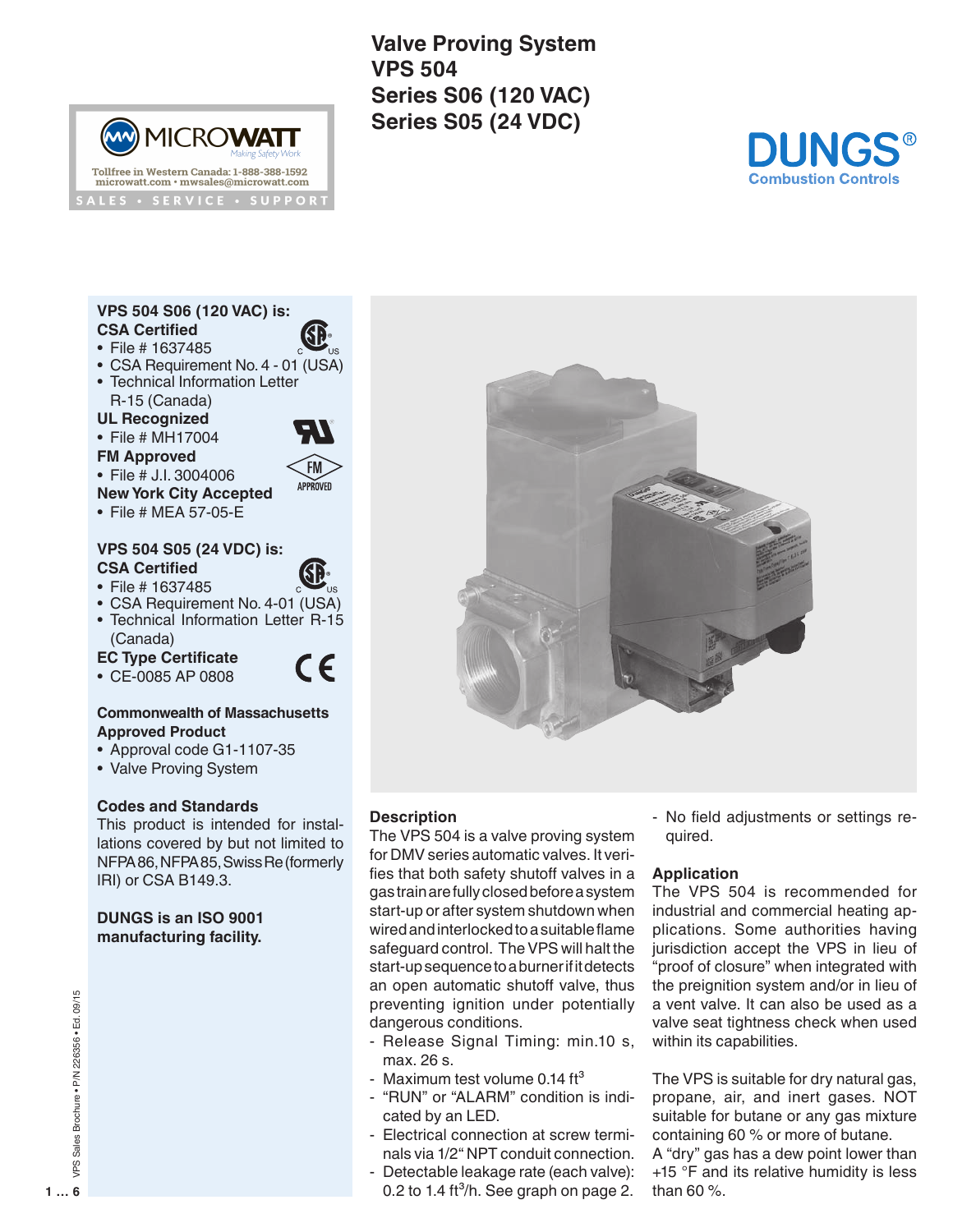**VPS 504 S06 and S05** Valve proving system for DMV series safety shutoff valves

## **Specifications**

| Max. operating pressure                                                       | 7 PSI (500 mbar)                                                                                                                                                                                 |
|-------------------------------------------------------------------------------|--------------------------------------------------------------------------------------------------------------------------------------------------------------------------------------------------|
| Max body pressure                                                             | 15 PSI (1000 mbar)                                                                                                                                                                               |
| Electrical ratings $(+10\% / -15\%)$                                          | 110 - 120 VAC @ 60 Hz for S06 series or 24 VDC for S05 series                                                                                                                                    |
| Switch output rating                                                          | Series S06 is Run T5: 4 A res, 2 FLA @ 120 VAC & Alarm T3: 1 A res, 0.5 FLA @<br>120 VAC. S05 is Run TB: 4 A @ 24 VDC & Alarm TS: 1 A @ 24 VDC.                                                  |
| Power ratings (consumption)                                                   | Test period: 60 VA<br>In operation: 17 VA                                                                                                                                                        |
| Enclosure rating                                                              | NEMA Type 12                                                                                                                                                                                     |
| Electrical connection                                                         | Screw terminals with 1/2" NPT conduit connection                                                                                                                                                 |
| Operating time                                                                | 100% duty cycle, max. 20 test cycles/h                                                                                                                                                           |
| Ambient operating temperature                                                 | +5 $\degree$ F to +140 $\degree$ F (-15 $\degree$ C to +60 $\degree$ C)                                                                                                                          |
| Materials in contact with gas                                                 | Housing: Aluminium<br>Rubber components: NBR-based rubber                                                                                                                                        |
| Mounting position                                                             | Mounts directly to DMV via mounting screws (included with VPS)<br>upright vertical to horizontal                                                                                                 |
| Test volume                                                                   | max 0.14 ft <sup>3</sup> / min. 0.004 ft <sup>3</sup>                                                                                                                                            |
| <b>Release Signal Timing</b>                                                  | $\sim$ 10 s for test volume $<$ 0.05 ft <sup>3</sup><br>$>$ 10 s (max. 26 s) for test volume $>$ 0.05 ft <sup>3</sup>                                                                            |
| Detectable leakage rate (each valve)                                          | $<$ 1.76 ft <sup>3</sup> /hr (Air)                                                                                                                                                               |
| Detectable leakage through both valves<br>(dectectable leakage to the burner) | 0.2 to 1.0 ft <sup>3</sup> /h (the 1.0 ft <sup>3</sup> /h represents the worst case scenario, which occurs<br>only if the inlet pressure is 7 PSI and each valve leaks 0.88 ft <sup>3</sup> /h). |

# **Leak detection limit**

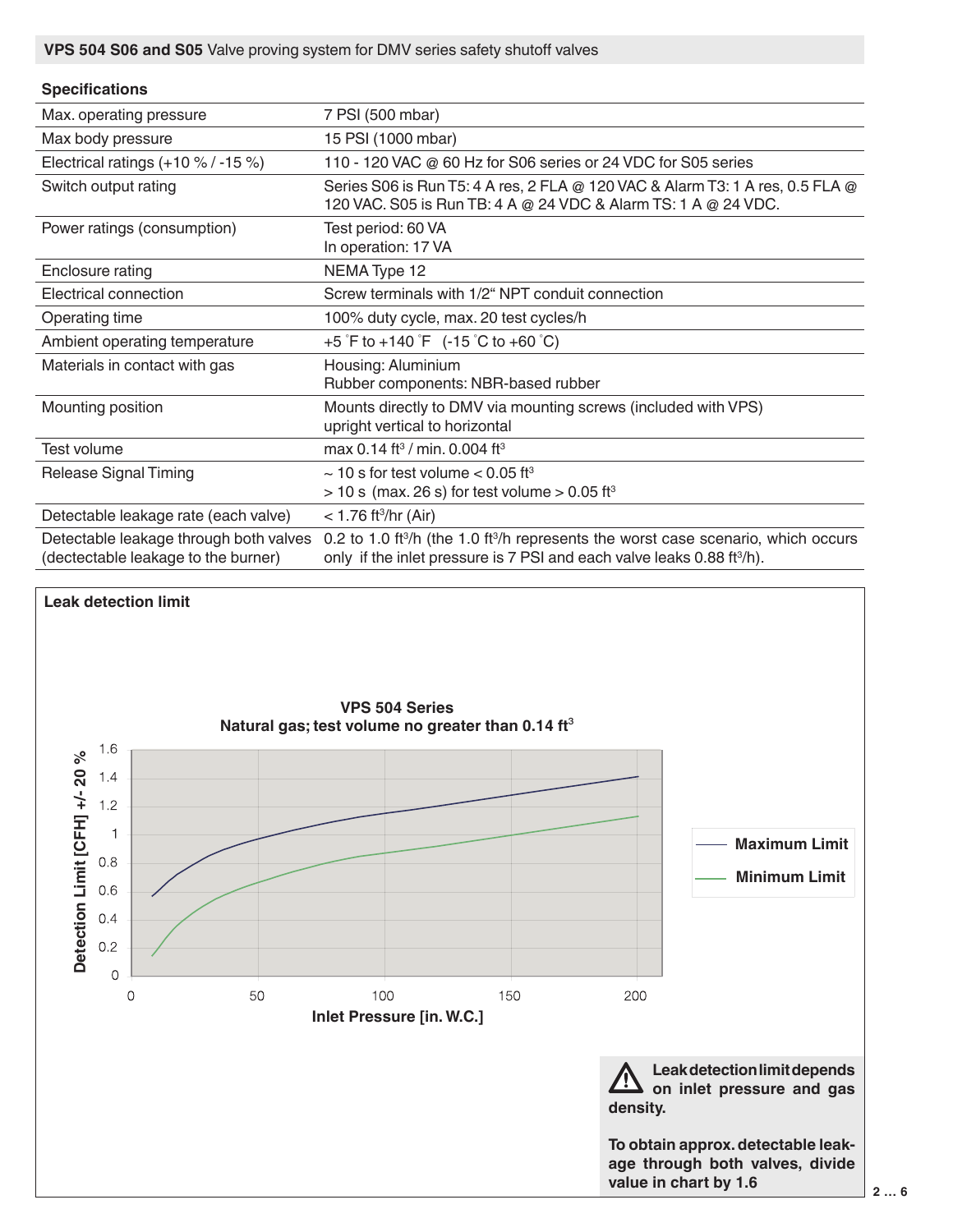

### **Functional description**

The VPS proves the integrity and the effective closure of the valve seats by pumping gas from upstream of the main safety valve to the volume between the two safety shutoff valves and detecting leakage. The VPS proves the valves as soon as power is applied.

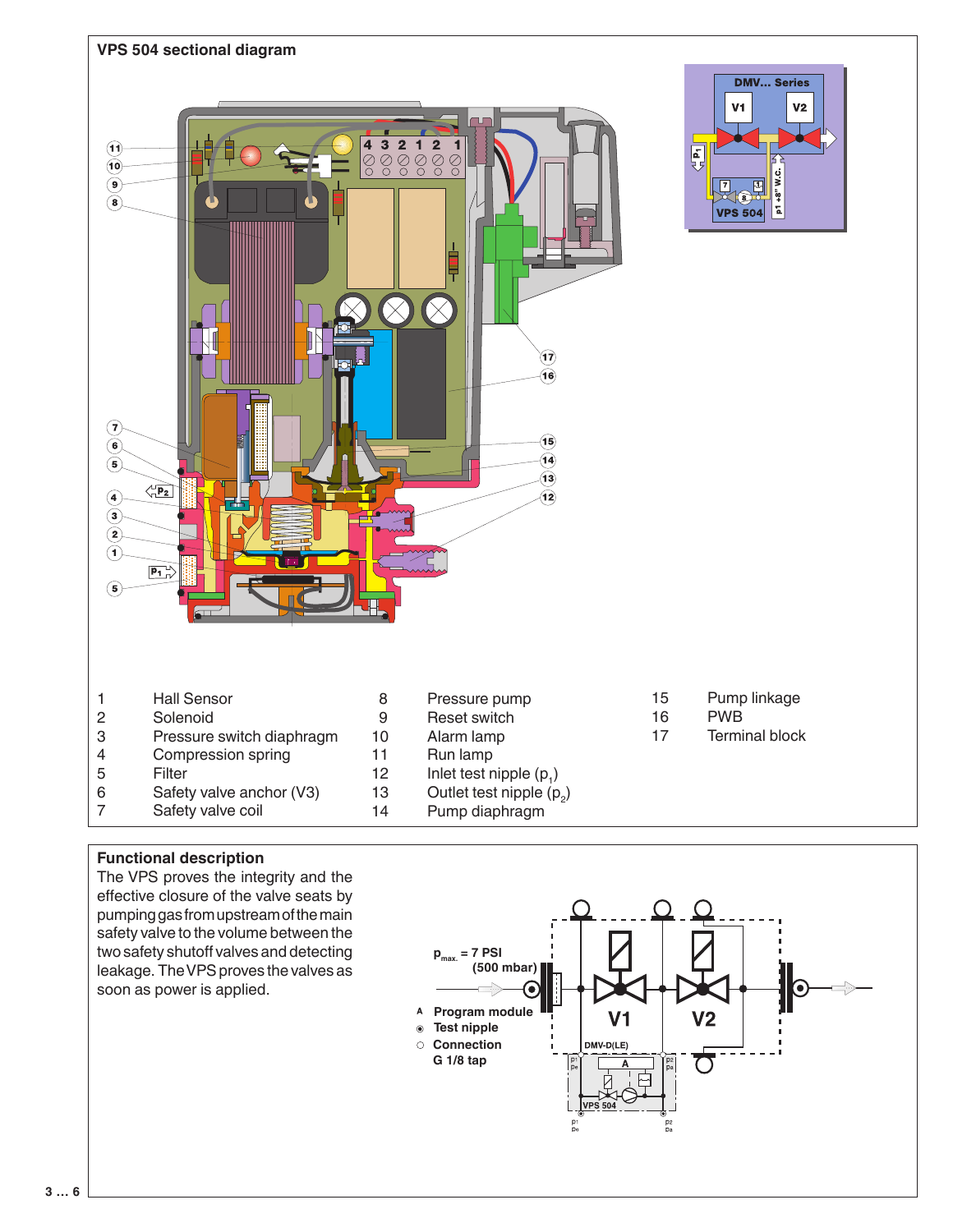





p,

**Idle state:** Valves 1 and 2 are closed.

**Valve proving:** The internal pump pumps gas pressure from upstream the first safety valve,  $p_1$ , to the volume between the two safety valves. The gas pressure between the two safety shut-off valves,  $p_{2}^{\prime}$  , increases approx. 8 in. W.C. above p<sub>1</sub>.

During the test period, the internal differential pressure switch monitors the pressure between the two safety valves.

If  $p_2$  increases approx. 8 in. W.C. above  ${\sf p}_1^{},$  the motor pump is switched off (end of test period) as no leak is detected. The contact "RUN" (T5) is energized after 26 s max. and the yellow signal lamp lights continuously. (For 24VDC models, terminal B is energized)

If  $p_2$  does not increase approx. 8 in. W.C. above  $p_{1}$ , the motor pump is switched off (end of test period) as a leak is detected. The contact "ALARM" (T3) is then energized after about 26 s, and the red signal lamp lights continuously. (For 24 VDC models, terminal S is energized)

The release time (10 - 20 s) depends on the test volume (max.  $0.14\,\mathrm{ft^3})$  and input pressure (max. 200 in. W.C.)

In the case of short-term voltage failure during test or burner operation, an automatic restart is performed.

#### **Operation**

VPS pump remains off. "RUN" contact remains energized, and both valves are open.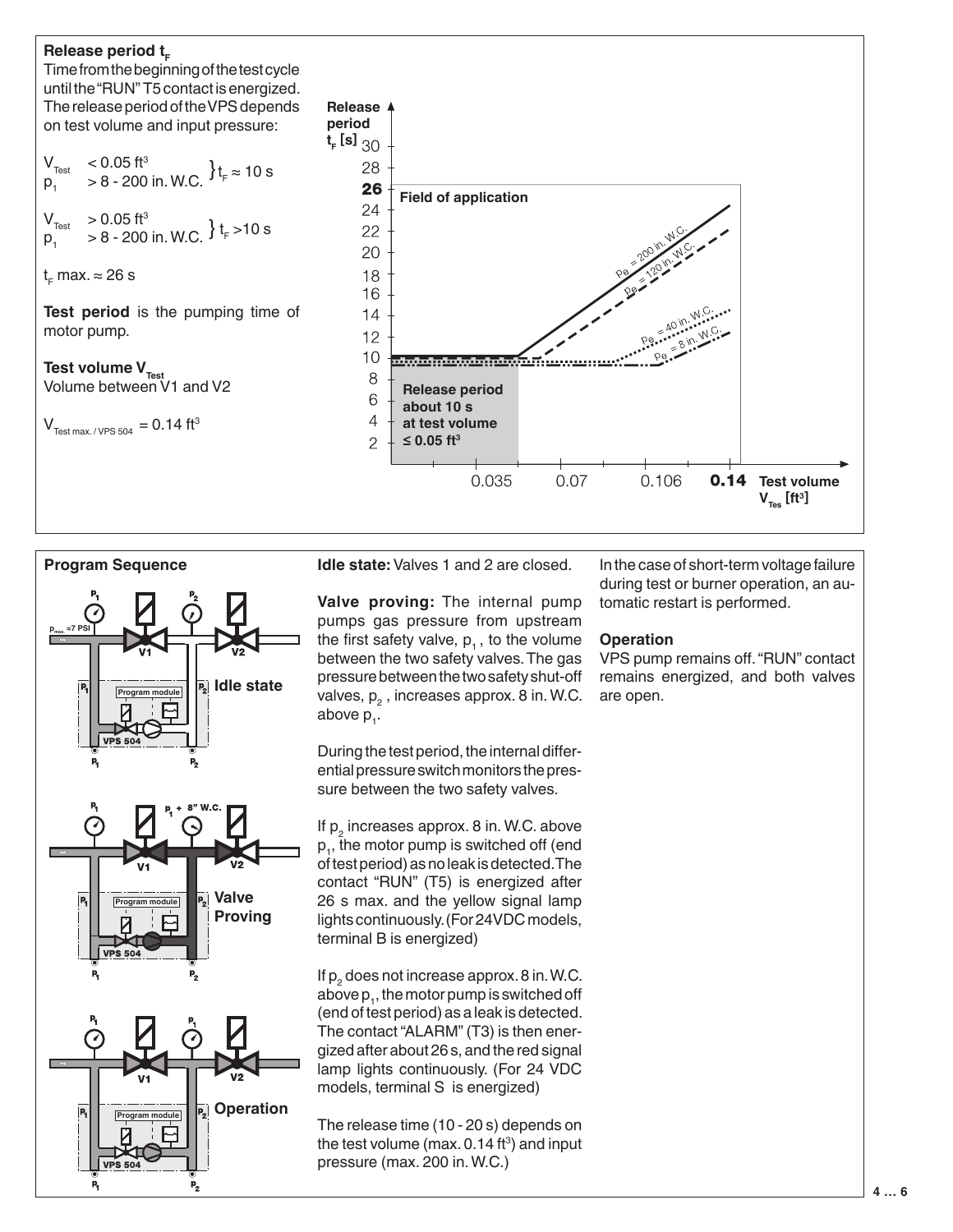